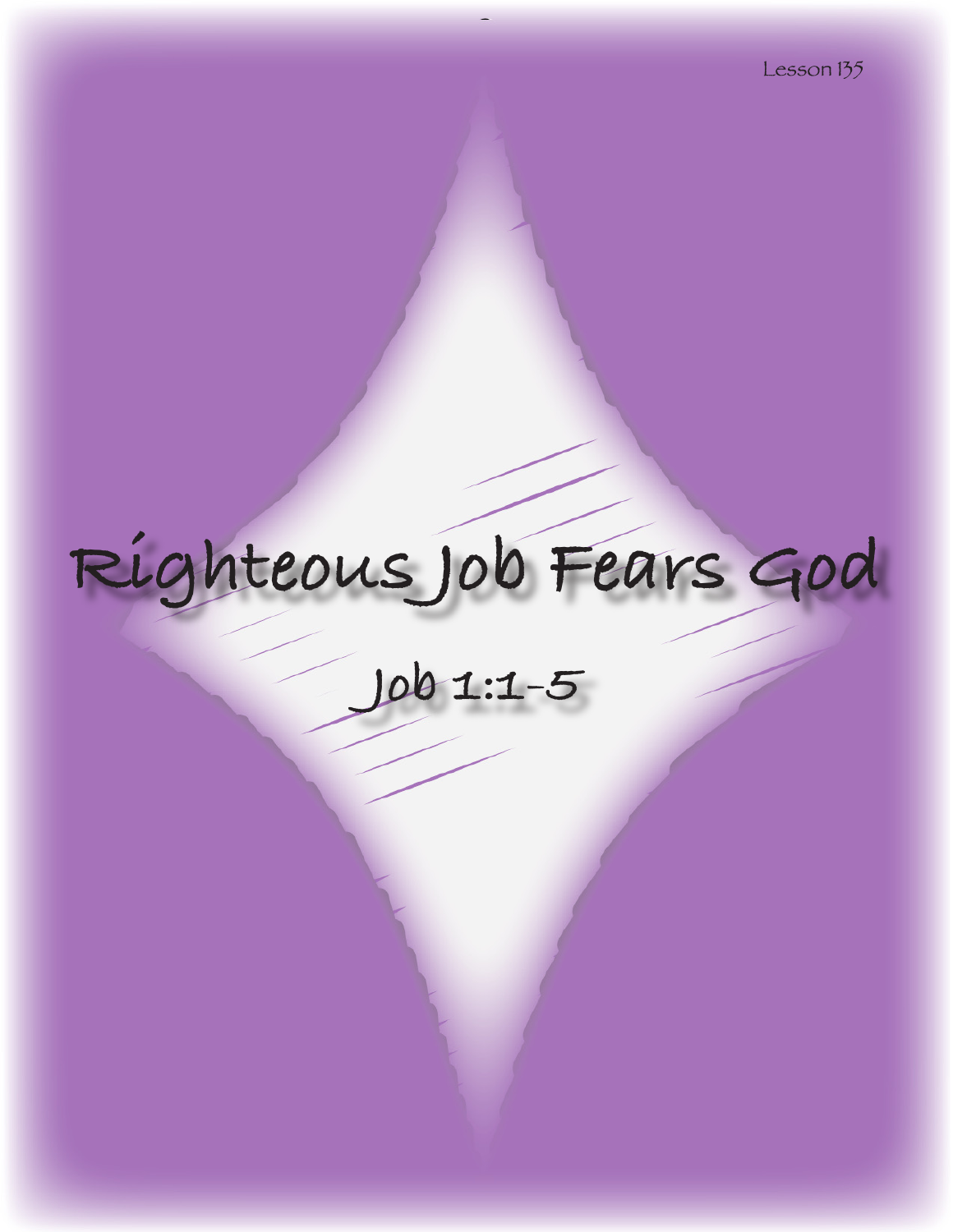## MEMORY VERSE

JOB 1:1

"There was a man in the land of Uz, whose name was Job; and that man was blameless and upright, and one who feared God and shunned evil."

## WHAT YOU WILL NEED:

Masking tape.

A large paper bag (grocery bag), a small lunch paper bag, scrap paper, and a marker.

Poster board, enough copies of the enclosed template for each child to have a cut out person, aluminum foil, yarn or ribbon, red construction paper, and markers.

## ATTENTION GETTER!

## Walking in Holiness

You will need masking tape for this activity. In today's lesson, we will look at Job's life prior to the hard trials that he suffered. He was a righteous man, with a foundation in holiness which helped him to stand strong when the storms came. Sometimes the road that we are on can wind in a lot of directions and become very difficult, but we can make it when our eyes are on Jesus.

With masking tape, make a trail (a line of masking tape) for the children to walk on. Weave and loop around and zigzag across the room. Make it join ends so that it is continuous. Split the children into two even teams. Start at opposite sides of the room with each team. When you say, "go," each team should start. They need to go in opposite directions (they should end up going toward each other as they loop around. Explain to the children that their feet cannot step down anywhere except upon the line. If they cross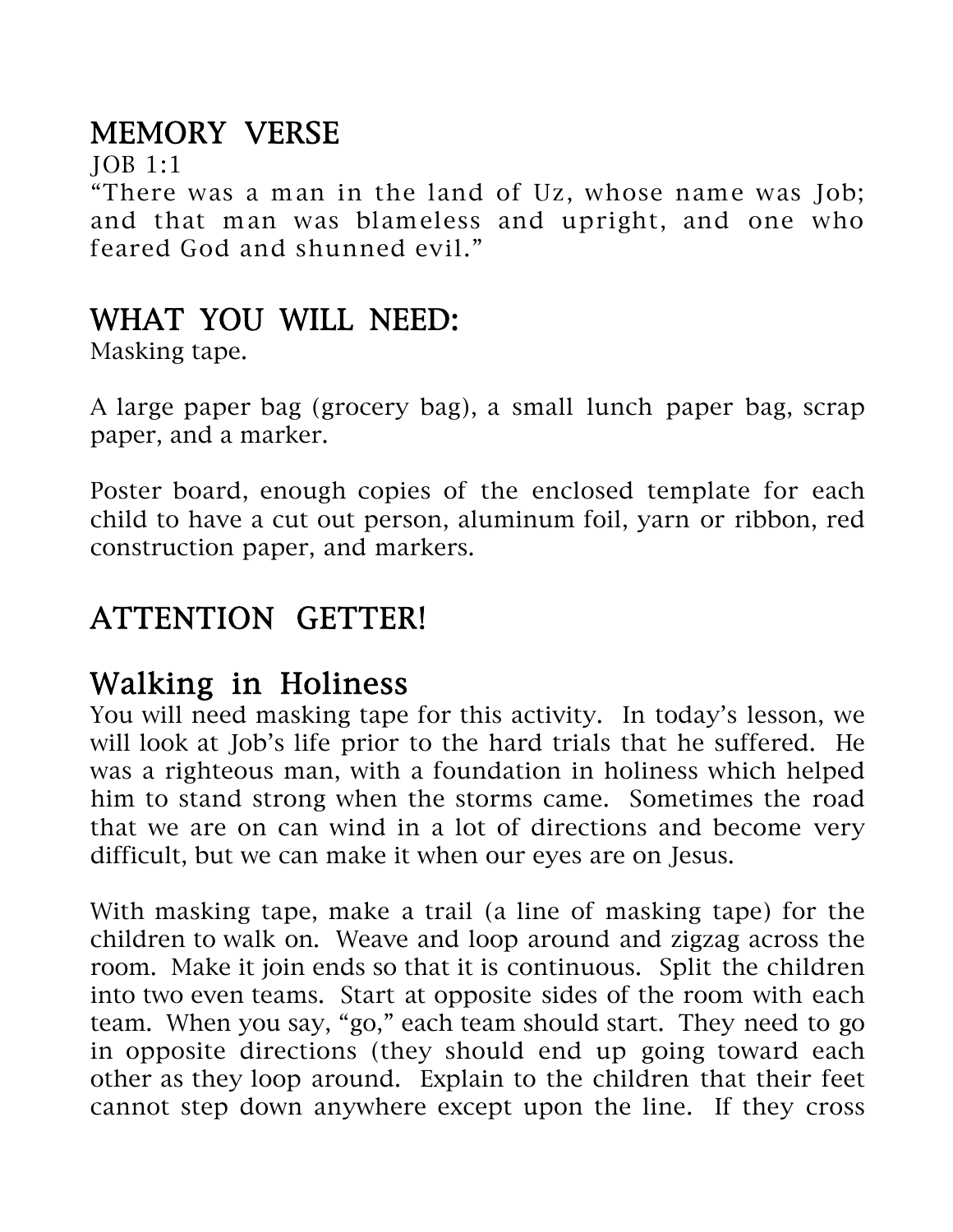paths make sure the boys say excuse me and allow the girls to go first (they should not bump into each other as long as you make areas that cross over in your trail). If someone's foot comes off of the taped line have them start over. Once both groups make a complete circle and get back to their side of the room, ask all the children to sit in a circle.

Introduce the children to today's theme (refer to brief introduction above). You can ask them discussion questions like, "Was it easy to go down the trail? Did you hit any obstacles? Was it straight or winding? Was it easy to fall off the trail." Use these questions to make applications about walking in holiness. Some things you share may include, "When we walk in holiness, it is not always easy." "It can be easy to hit obstacles or fall off the trail." "But, Jesus promises to help us as we give our lives to Him."

## LESSON TIME!

Job was a righteous man, yet God allowed his peaceful and prosperous life to be shaken in a big way. Job asked a question—one that has troubled many—"Why?" Why do the righteous suffer?

The book of Job begins the "Hebrew poetry" section of the Bible, which includes Job, Psalms, Proverbs, Song of Solomon and Ecclesiastes. It is, perhaps, the oldest book of the Bible, thought to date back to the time of Abraham. (Although, Genesis, written later, records man's history from the beginning.)

Again, Job was a "righteous" man. His strong foundation—built on making good choices—would be important as he would need to wither some very "severe" storms up ahead. As we seek to live our lives in a right relationship with God, building a strong foundation, let us consider some of the characteristics of Job. God is concerned about how we live.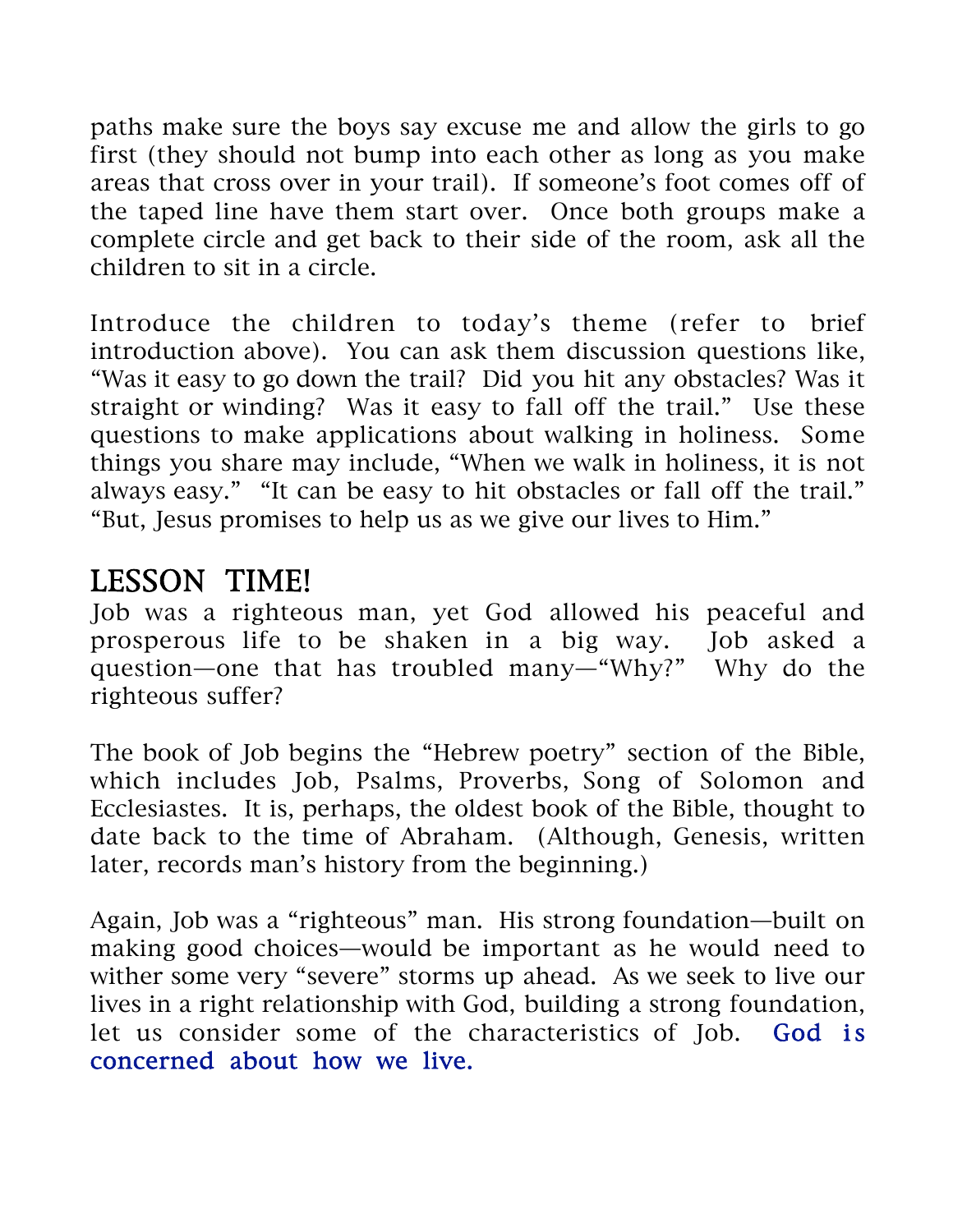#### J OB 1:1 There was a man in the land of Uz, whose name was Job; and that man was blameless and upright, and one who feared God and shunned evil.

Job lived in the land of Uz. The location of Uz is not exactly known; many people believe that it might be somewhere near modern day Damascus in Syria.

Job was a man who loved God—blameless, upright (righteous), and one who feared God and shunned evil. Job was blameless. He was careful in his actions. Those around Job could not find fault with him.

The Bible says we are to be "blameless," above the reproach and accusation of those around us. Philippians 2:15 states: "…that you may become blameless and harmless, children of God without fault in the midst of a crooked and perverse generation, among whom you shine as lights in the world,…"

Job was upright—a righteous man. To be righteous is to live in a "right" relationship with God. God was first in Job's life. Job "feared God and shunned evil." He had the proper respect for God. To "fear God" is to include Him in everything one thinks and does. When he thought about how he wanted to live his life, he considered what God would think about his decisions. He avoided evil, staying as far away from it as possible.

What a great lesson for our lives! We, also, should fear God (give Him proper respect) and avoid evil. Do we include God in all of our decisions? Do we stay away from places, people, or things that would draw us into sin? In fact, we should run away from anything that draws us into evil.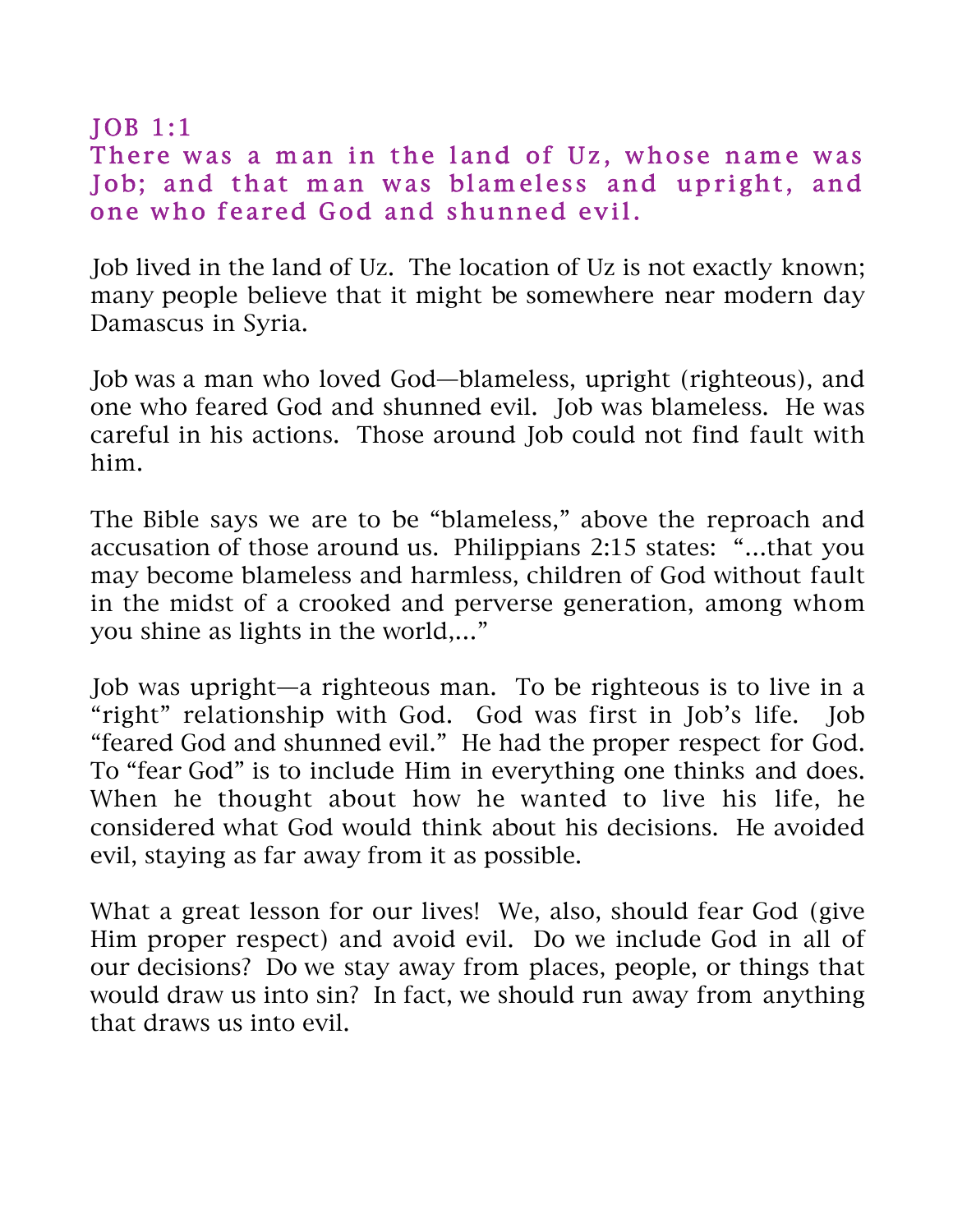Job was not perfect—the Bible is clear that "all have sinned and fallen short of the glory of God." In Old Testament times, God's people would offer sacrifices to cover their sins, looking forward to the redemption that was to come in Christ Jesus. As Christians, our sins have been forgiven through faith in Jesus Christ. God now works in us, enabling us to do what we cannot do in our own strength by the power of His Holy Spirit. Through the help of the Holy Spirit, we can live an "upright" life—a life well pleasing to God. God is concerned about how we live.

#### $JOB 1:2$ And seven sons and three daughters were born to him .

Job had a family—a large family with 10 children. Notice, it is listed before any of his other possessions. The Bible says that children are a blessing from the Lord, a reward (Psalm 127).

#### $JOB 1:3$

Also, his possessions were seven thous and sheep, three thousand camels, five hundred yoke of oxen, five hundred female donkeys, and a very large hous ehold, so that this man was the greatest of all the people of the East.

Job was a very rich man. Around the time of the patriarchs—Abraham, Isaac, and Jacob—one was considered very wealthy if they had a lot of sheep, camels, or oxen. Most likely, there were many people he employed.

Job was considered the greatest of all of the people of the East! It seemed like life was perfect for Job.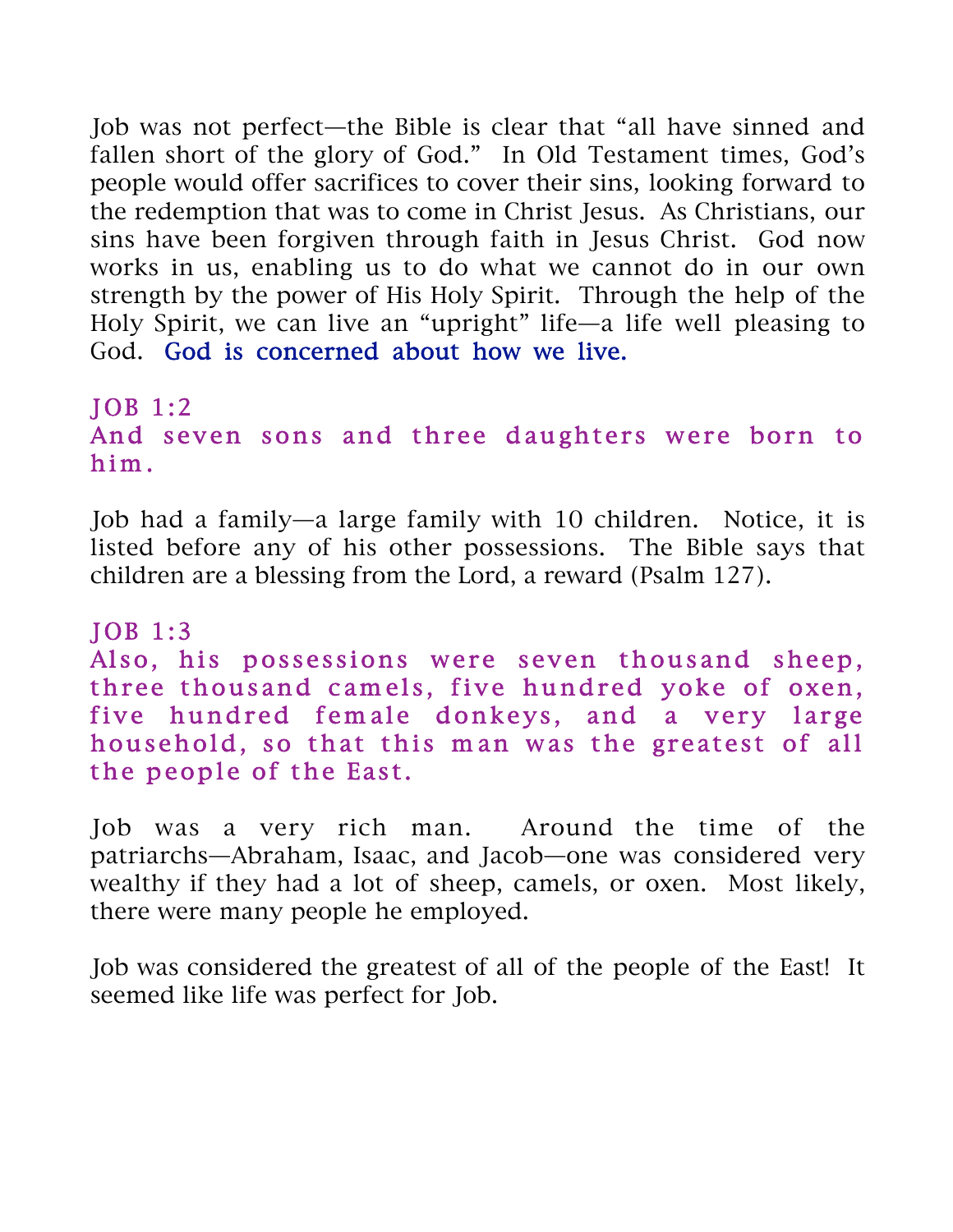## Paper Bag Target

You will need a large paper bag (grocery bag), and a small lunch paper bag, scrap paper, and a marker. On the large bag, write, "God and Me," and on the smaller bag write, "Me." Pass out several pieces of scrap paper to the children. Have the children write "blessings" on the pieces of paper. You can include peace, joy, love, respect, friends, safety, etc. Have each child wad up each paper into a small ball.

In the center of the room make a 3' circle using masking tape. Choose two volunteers to stand in the circle. One child will hold the "God and me" bag and the other will hold the "Me" bag. Have everyone else sit around the sides of the room.

When you say it is time, have each child try to throw their blessings towards the center circle. The two children in the center will each try to catch the wads of paper. Take turns until all of the children have thrown their papers. When everyone is done take a count to see how many blessings the "God and Me" bag caught and how many the "Me" bag caught.

Explain to the children that God desires to bless us; when we have a relationship with Him, we can "catch" more blessings. But, if we are only concerned about ourselves; we will not be able to receive the blessings that God has for us.

 $JOB 1:4-5$ And his sons would go and feast in their houses, each on his appointed day, and would send and invite their three sisters to eat and drink with them.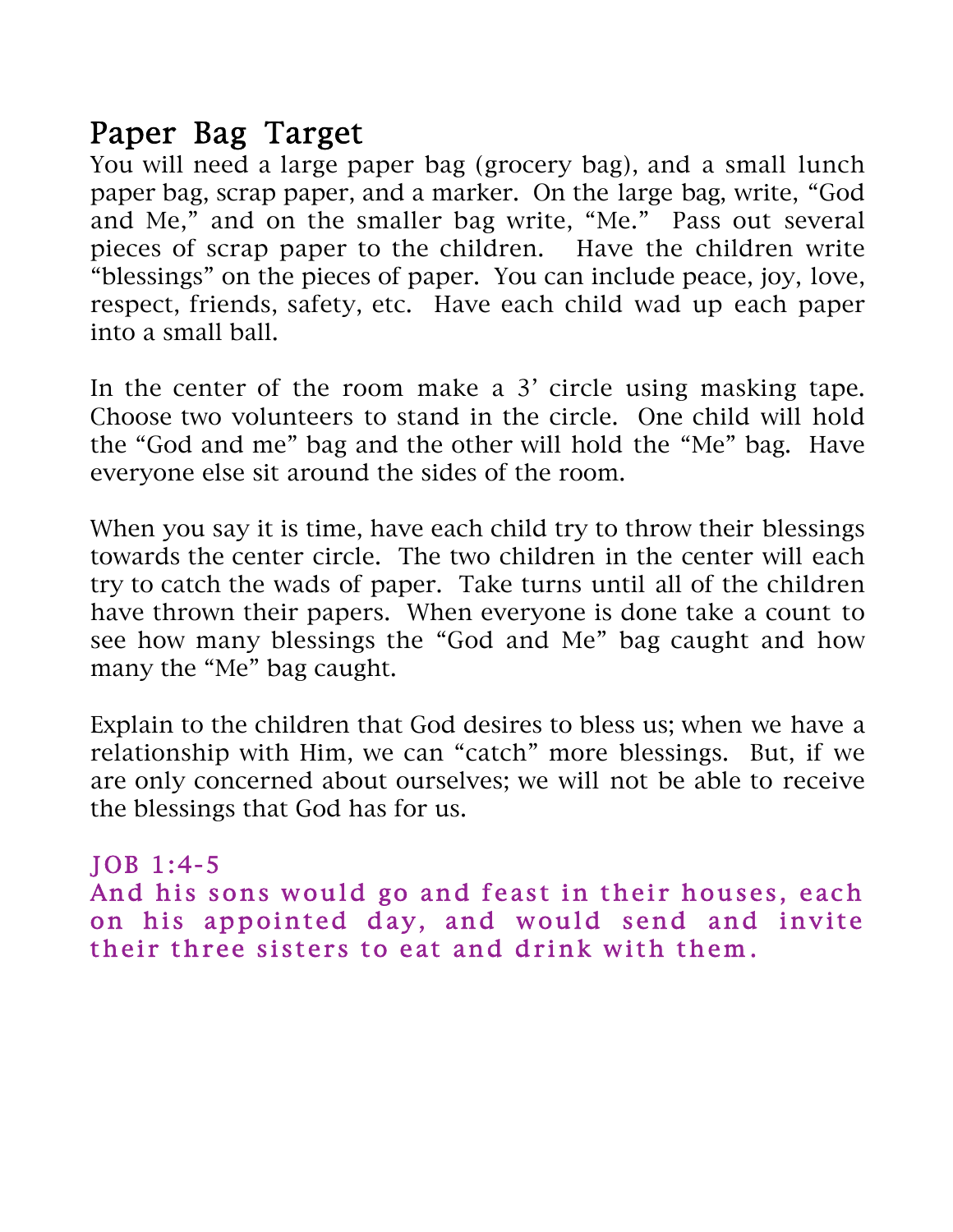So it was, when the days of feasting had run their course, that Job would send and sanctify them, and he would rise early in the morning and offer burnt offerings according to the number of them all. For Job said, "It may be that my sons have sinned and cursed God in their hearts." Thus Job did regularly.

Job's children did a lot of "celebrating." They would have feasts and invite one another to their feasts to enjoy their wealth and luxury together. Job was a concerned father and feared that his sons could be acting inappropriately.

Job is a good example of a godly parent taking responsibility for his family. God desires that parents be concerned about the spiritual well being of their children.

So, Job loved God and served God. He loved his family and took seriously his role as a father, praying and interceding for his children. He was wealthy and had a good reputation throughout the land. All was going well for this righteous man! Yet, the road will turn. Much suffering lies ahead.

The question of suffering is a difficult one. But, it is sure that ease and security are not always the best things for us! Though we may not know what God is doing and why when we must suffer, certain facts remain sure. God loves us! His thoughts toward us are only good (Jeremiah 29:11). He works all things together for good to those who love God (Romans 8:28). He will never leave us or forsake us (Hebrews 13:5).

May we, as Job, have a solid foundation—living a life that is blameless, upright, fearing God, and shunning evil—so when the storms come, we will remain strong, for our course is set and our eyes are fixed on Jesus.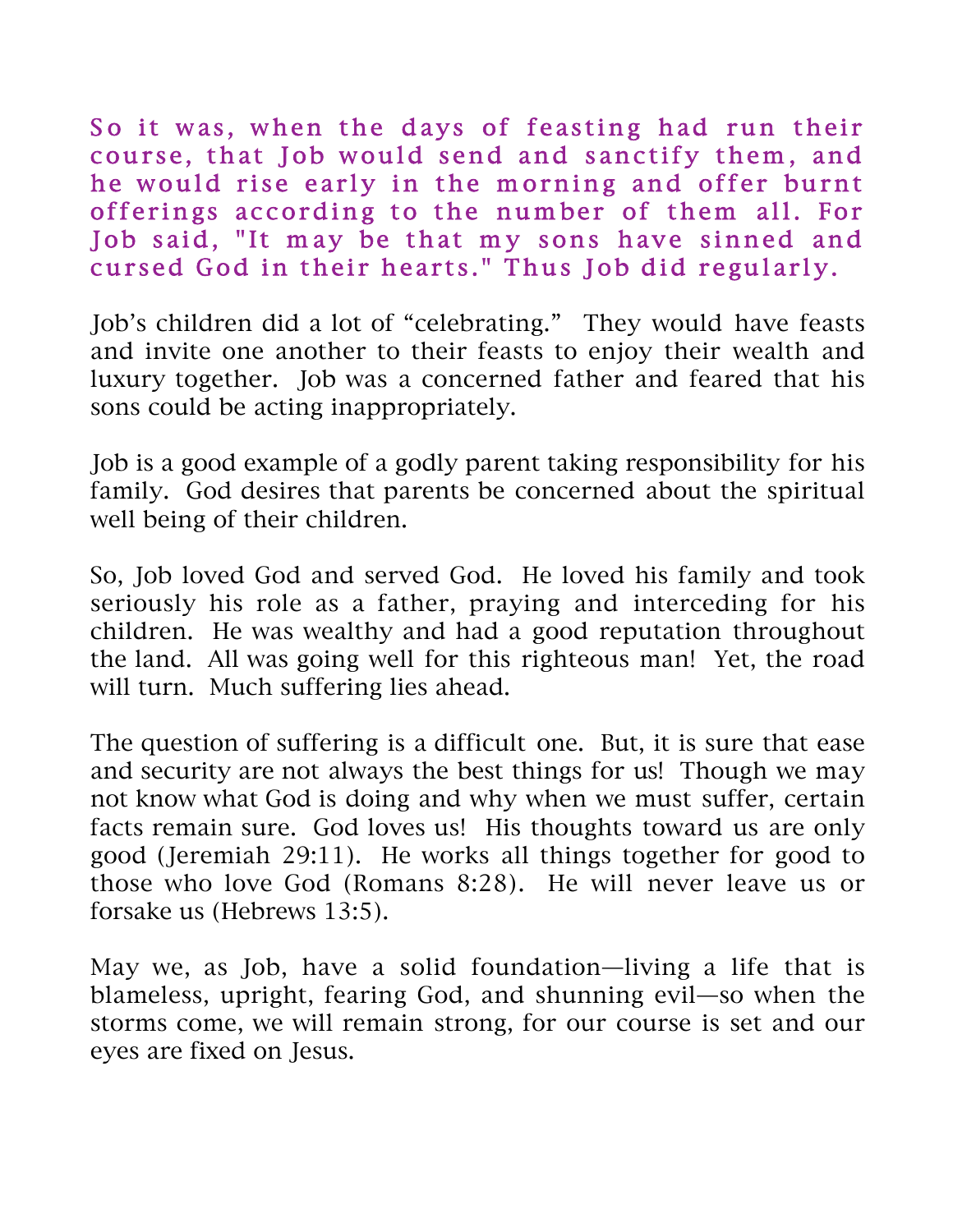Psalm 1 describes a man whose foundation is solid, one whose delight is in the law of the Lord: "…He shall be like a tree planted by rivers of water, that brings forth its fruit in its season, whose leaf also shall not wither…" Jesus also describes a man who, being both a hearer and doer of His Word, can withstand the storms of life: "He is like a man building a house, who dug deep and laid the foundation on the rock. And when the flood arose, the stream beat vehemently against that house, and could not shake it, for it was founded on the rock" (Luke 6:48). God is concerned about how we live.

## Shining For Jesus

You will need poster board, enough copies of the "Shining for Jesus" template for each child to have a cut out person, aluminum foil, yarn or ribbon, red construction paper, and markers.

Cut out the person outline from the template. Use that to trace onto poster board. Cut out the person shape from the poster board. Using two pieces of aluminum foil, wrap it around the person. Make sure to keep the shiny side out. Next, cut hearts large enough to cover the chest of the person cut out. Do this out of red construction paper. Glue the heart onto the person. Write in the memory verse, theme or just, "I Want to Shine for Jesus!" and put their name under it.

Using a hole punch, punch a hole at the top of the person cut out. Use a piece of ribbon or yarn large enough to make a necklace. String it though the hole in the cut out, and tie it in a knot to make a loop.

## PRAYER

Lead the children in a prayer of commitment to let God, by the power of His Spirit, enable them to live a life that is blameless, upright, fearing Him, and avoiding evil. If there are any children who have not yet responded to the Gospel, give them opportunity.